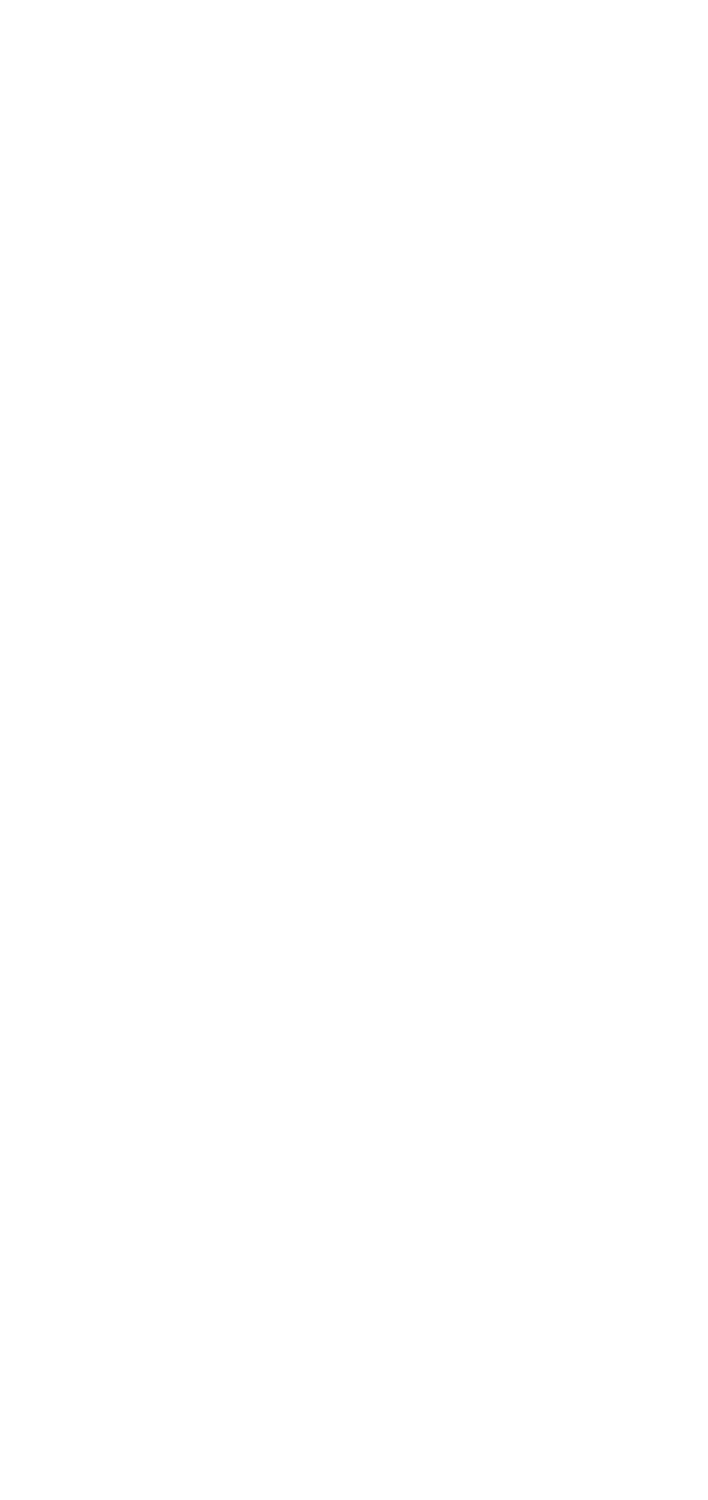# **Investment Objective and Policy**

The investment objective of this Trust is to track the capital performance of the European equity markets, as represented by the FTSE World Europe (excluding UK) Index, by investing in a representative sample of stocks selected from all economic sectors. Securities in the FTSE World Europe (excluding UK) Index will be held with weightings generally proportionate to their company's market capitalisation.

From time to time non-Index constituents may be held as a result of a corporate action and these holdings will be sold or transferred as soon as reasonably practical.

## **Risk Profile**

#### **Market Risk**

Market risk arises mainly from uncertainty about future prices. It represents the potential loss the Trust may suffer through holding market positions in the face of market movements. The Manager adheres to the investment guidelines and in this way, monitors and controls the exposure to risk from any type of security, sector or issuer.

#### **Currency Risk**

This Trust is invested in overseas financial securities. The performance of the Trust may therefore be affected by changes in exchange rates. This risk may be managed by the use of forward currency contracts, which aim to manage the effect of changing exchange rates.

## **Trust Facts**

| Period End Date for Distribution: |           | 31 July      |
|-----------------------------------|-----------|--------------|
| Distribution Date:                |           | 30 September |
| <b>Ongoing Charges Figures:</b>   | 31 Jul 17 | 31 Jul 16    |
| $R$ -Class                        | 0.84%     | 0.84%        |
| F-Class                           | 0.36%     | 0.38%        |
| I-Class                           | 0.12%     | 0.12%        |
| C-Class                           | 0.09%     | 0.09%        |

The Ongoing Charges Figure (OCF) is the ratio of the Trust's total discloseable costs (excluding overdraft interest) to the average net assets of the Trust.

The OCF is intended to provide a reliable figure which gives the most accurate measure of what it costs to invest in a trust and is calculated based on the last period's figures.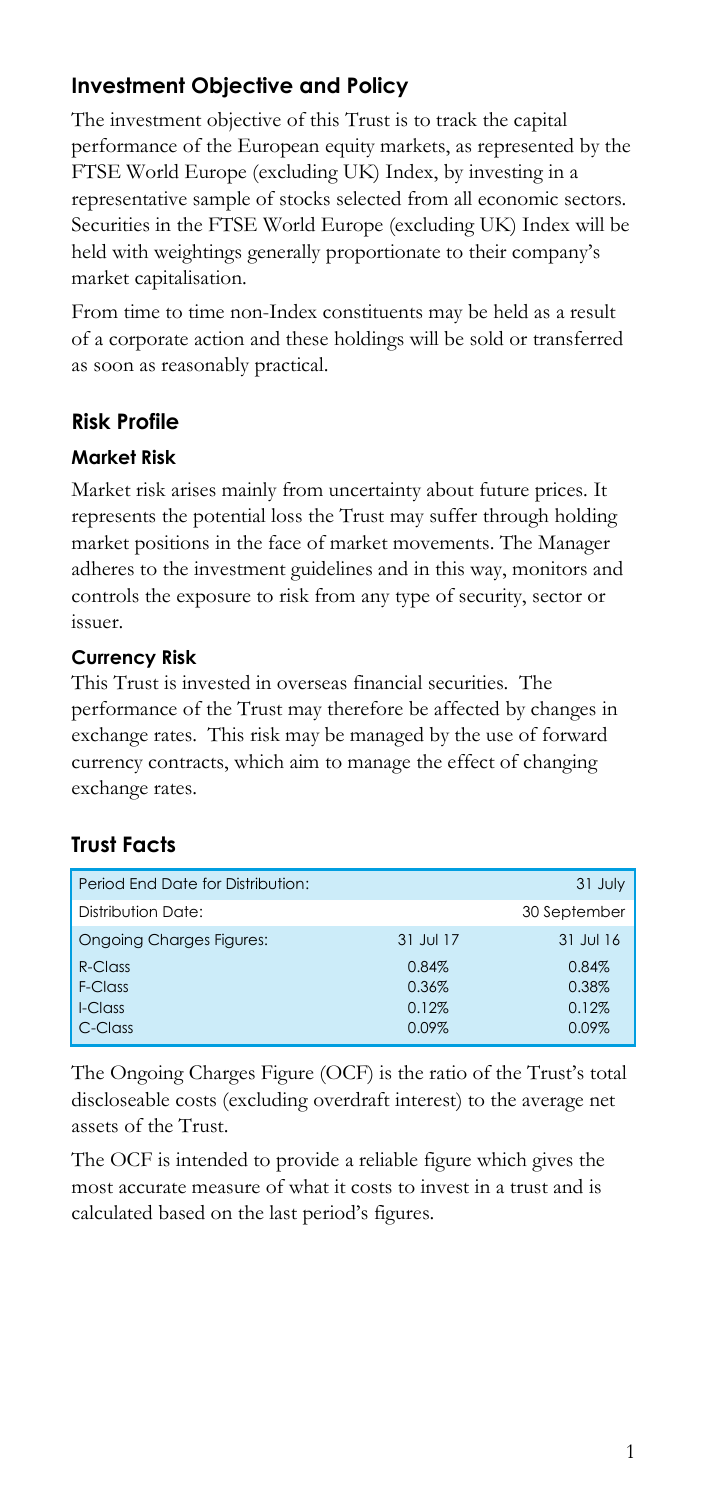## **Risk and Reward Profile**



- This risk and reward profile is based on historical data which may not be a reliable indication of the Trust's risk and reward category in the future.
- The category is based on the rate at which the value of the Trust has moved up and down in the past.
- This Trust is in category five because it invests in European company shares which generally provide higher rewards and higher risks than other investments such as bonds, cash or commercial property.
- The Trust's category is not guaranteed to remain the same and may change over time.
- Even a trust in the lowest category is not a risk free investment.

## **Distribution Information**

## **R-Class**

The distribution payable on 30 September 2017 is 5.3580p per unit for distribution units and 7.3034 per unit for accumulation units.

## **F-Class**

The distribution payable on 30 September 2017 is 6.7914p per unit for distribution units and 9.4074p per unit for accumulation units.

## **I-Class**

The distribution payable 30 September 2017 is 7.5008p per unit for distribution units and 10.7723p per unit for accumulation units.

## **C-Class**

The distribution payable on 30 September 2017 is 7.5885p per unit for distribution units and 10.9139p per unit for accumulation units.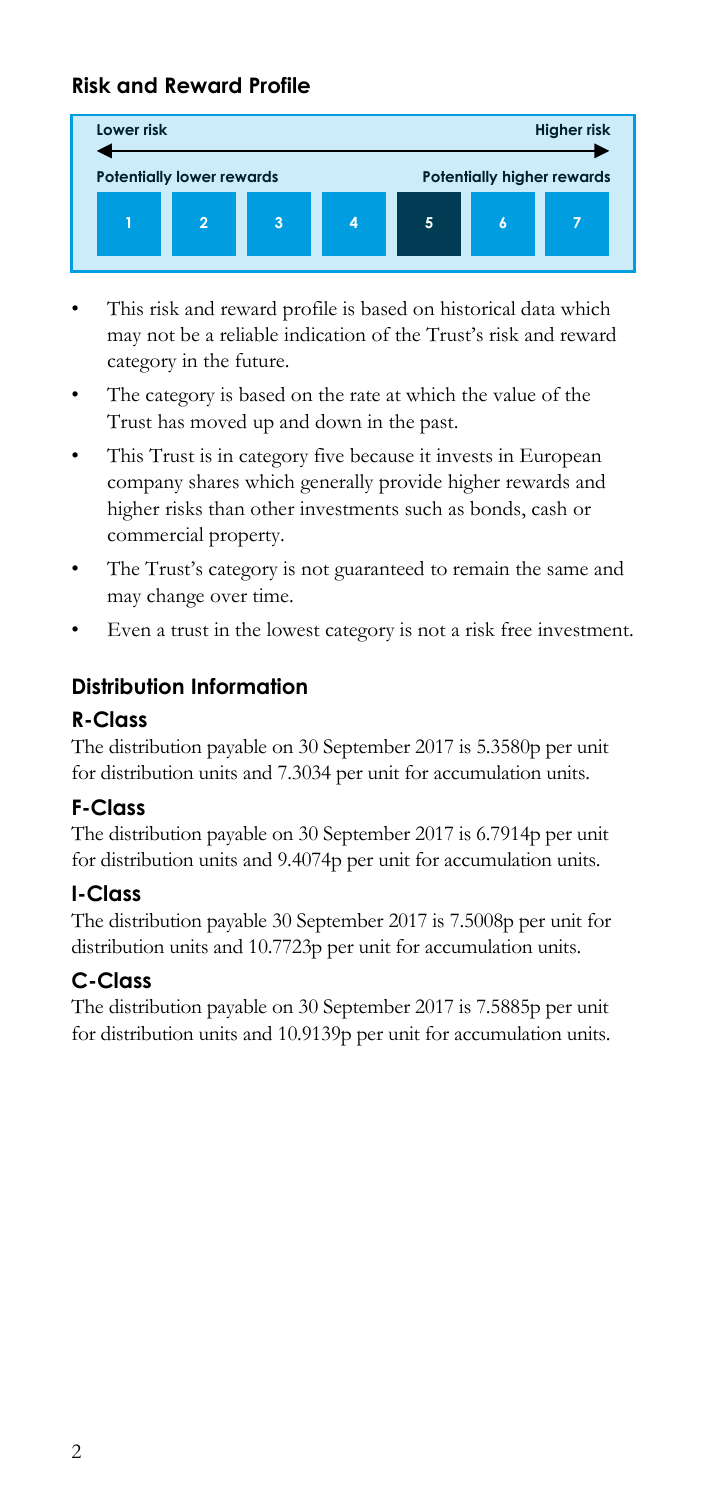## **Portfolio Information**

The top 10 holdings and their associated weighting at the current and preceding year ends were:

| <b>Top 10 Holdings at</b><br>31 July 2017 |                                         | <b>Top 10 Holdings at</b><br>31 July 2016 |                                         |
|-------------------------------------------|-----------------------------------------|-------------------------------------------|-----------------------------------------|
| Holding                                   | Percentage of<br><b>Net Asset Value</b> | Holdina                                   | Percentage of<br><b>Net Asset Value</b> |
| <b>Nestle</b>                             | 3.87%                                   | <b>Nestle</b>                             | 4.40%                                   |
| <b>Novartis</b>                           | 2.95%                                   | Novartis                                  | 3.50%                                   |
| Roche (Part Certified)                    | 2.66%                                   | Roche (Part Certified)                    | 3.23%                                   |
| Total                                     | 1.64%                                   | Novo Nordisk                              | 1.88%                                   |
| <b>Bayer</b>                              | 1.54%                                   | Total                                     | 1.79%                                   |
| Sanofi                                    | 1.53%                                   | Anheuser-Busch InBev                      | 1.78%                                   |
| Siemens                                   | 1.51%                                   | Sanofi                                    | 1.66%                                   |
| Banco Santander(EUR)                      | 1.44%                                   | Bayer                                     | 1.57%                                   |
| Allianz                                   | 1.41%                                   | Siemens                                   | 1.46%                                   |
| SAP                                       | 1.41%                                   | SAP                                       | 1.39%                                   |

# **Trust Holdings as at 31 July 2017**



## **Trust Holdings as at 31 July 2016**

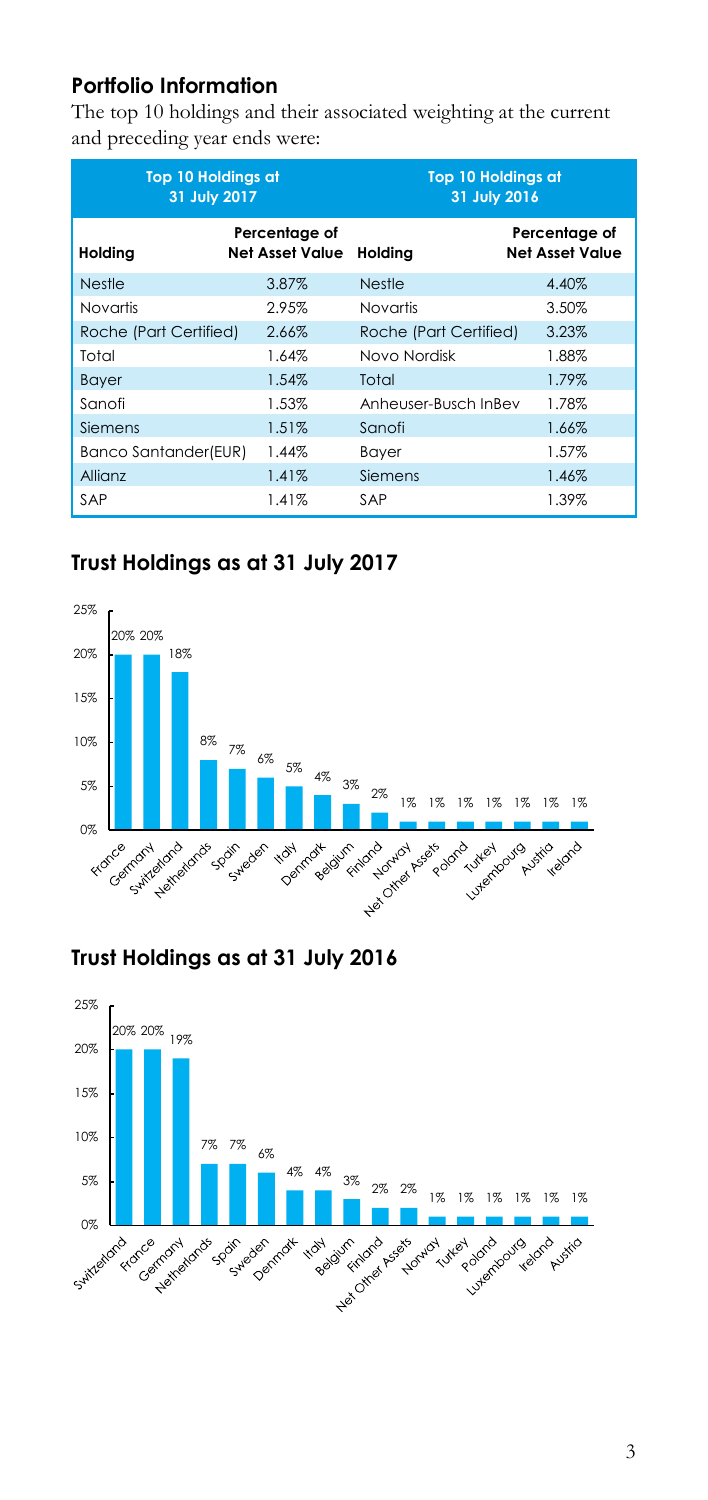## **Comparative Tables**

#### **R-Class Distribution Units**

#### **Change in Net Asset Value per Unit**

| <b>Accounting year ending</b>                                                  | 31/07/17<br>(pence<br>per unit)                    | 31/07/16<br>(pence<br>per unit)  | 31/07/15<br>(pence<br>per unit) |
|--------------------------------------------------------------------------------|----------------------------------------------------|----------------------------------|---------------------------------|
| Opening net asset value per unit                                               | 233.27                                             | 224.14                           | 213.12                          |
| Return before operating charges*                                               | 58.28                                              | 17.46                            | 17.41                           |
| Operating charges<br>(calculated on average price)                             | (2.18)                                             | (1.82)                           | (1.88)                          |
| Return after operating charges*                                                | 56.10                                              | 15.64                            | 15.53                           |
| Distributions on income units                                                  | (5.36)                                             | (6.51)                           | (4.51)                          |
| Closing net asset value per unit                                               | 284.01                                             | 233.27                           | 224 14                          |
| * after direct transaction costs of:                                           | 0.03                                               | 0.02                             | 0.02                            |
| Performance                                                                    |                                                    |                                  |                                 |
| Return after charges                                                           | 24.05%                                             | 6.98%                            | 7.29%                           |
| Other Information                                                              |                                                    |                                  |                                 |
| Closing net asset value $(f)$<br>Closing number of units<br>Operating chargest | 1.316.298.902 1.185.219.443 1.204.068.034<br>0.84% | 463.462.038 508.081.090<br>0.84% | 537.190.544<br>0.84%            |
| Direct transaction costs                                                       | 0.01%                                              | 0.01%                            | 0.01%                           |
| Prices                                                                         |                                                    |                                  |                                 |
| Highest unit price<br>Lowest unit price                                        | 293.40p<br>227.30p                                 | 240.10p<br>195.30p               | 244.60p<br>196.30p              |

† Operating charges, otherwise known as the OCF is the ratio of the Trust's total disclosable costs (excluding overdraft interest) to the average net assets of the Trust.

**Past performance is not a guide to future performance.**

**The price of units and any income from them may go down as well as up.**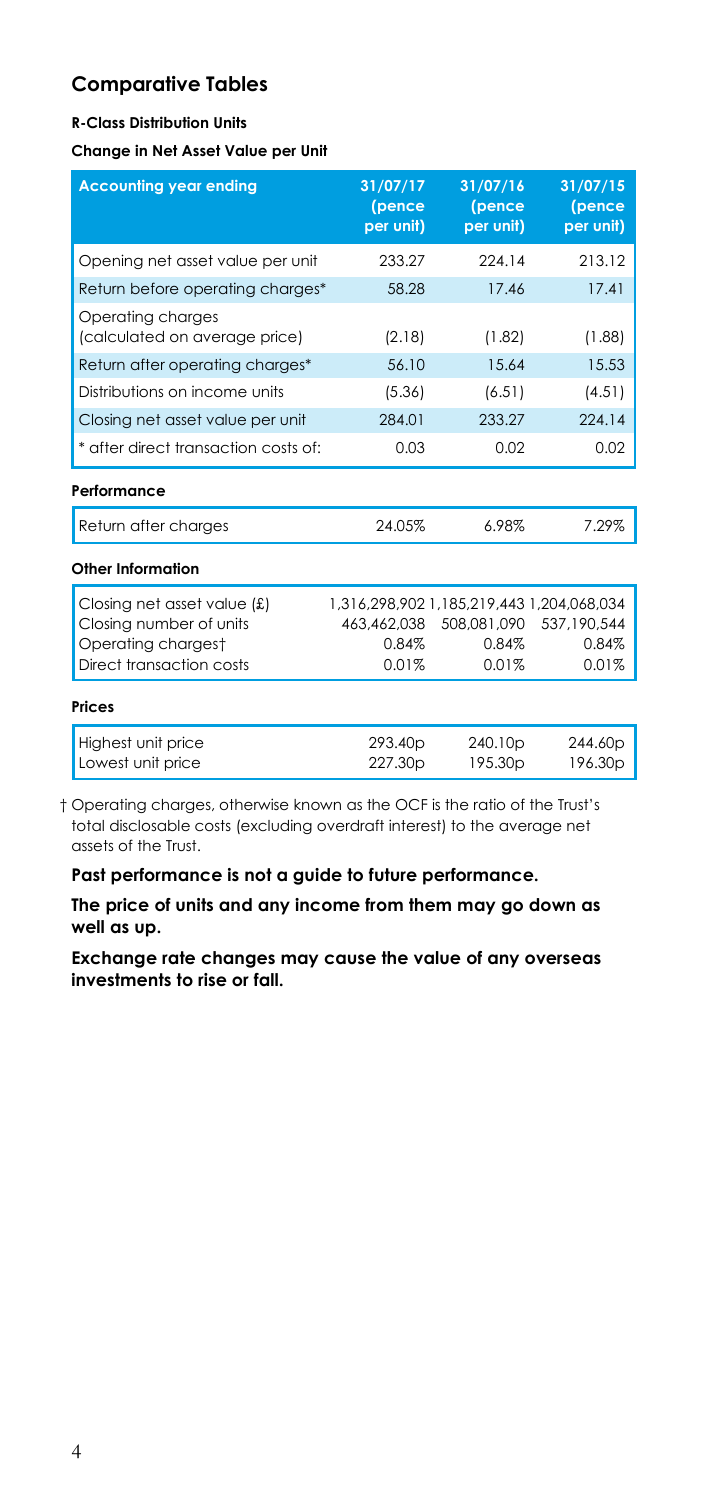#### **R-Class Accumulation Units**

**Change in Net Asset Value per Unit**

| <b>Accounting year ending</b>                                                                            | 31/07/17<br>(pence<br>per unit)             | 31/07/16<br>(pence<br>per unit)             | 31/07/15<br>(pence<br>per unit)             |
|----------------------------------------------------------------------------------------------------------|---------------------------------------------|---------------------------------------------|---------------------------------------------|
| Opening net asset value per unit                                                                         | 317.95                                      | 297 11                                      | 276.95                                      |
| Return before operating charges*                                                                         | 79.40                                       | 23.26                                       | 22.60                                       |
| Operating charges<br>(calculated on average price)                                                       | (2.97)                                      | (2.42)                                      | (2.44)                                      |
| Return after operating charges*                                                                          | 76.43                                       | 20.84                                       | 20.16                                       |
| Distributions                                                                                            | (7.30)                                      | (8.63)                                      | (5.87)                                      |
| Retained distributions on<br>accumulation units                                                          | 7.30                                        | 8.63                                        | 5.87                                        |
| Closing net asset value per unit                                                                         | 394.38                                      | 317.95                                      | 297.11                                      |
| * after direct transaction costs of:                                                                     | 0.04                                        | 0.03                                        | 0.03                                        |
| Performance                                                                                              |                                             |                                             |                                             |
| Return after charges                                                                                     | 24.04%                                      | 7.01%                                       | 7.28%                                       |
| Other Information                                                                                        |                                             |                                             |                                             |
| Closing net asset value (£)<br>Closing number of units<br>Operating chargest<br>Direct transaction costs | 244.993.003<br>62.120.895<br>0.84%<br>0.01% | 204,002,320<br>64.162.231<br>0.84%<br>0.01% | 211.088.878<br>71.046.962<br>0.84%<br>0.01% |
| Prices                                                                                                   |                                             |                                             |                                             |
| Highest unit price<br>Lowest unit price                                                                  | 399.80p<br>309.80p                          | 318.40p<br>258.90p                          | 317.80p<br>255.10p                          |

† Operating charges, otherwise known as the OCF is the ratio of the Trust's total disclosable costs (excluding overdraft interest) to the average net assets of the Trust.

**Past performance is not a guide to future performance.**

**The price of units and any income from them may go down as well as up.**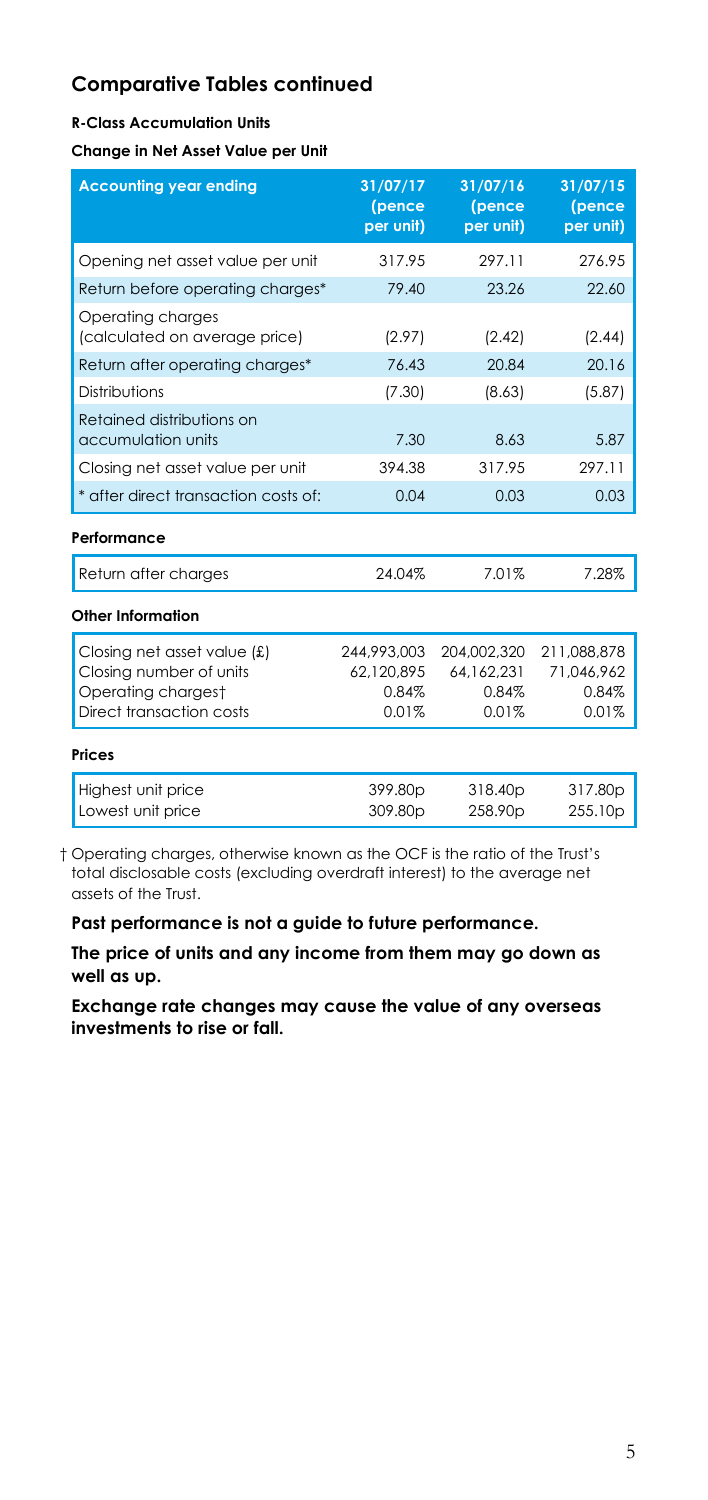#### **F-Class Distribution Units**

**Change in Net Asset Value per Unit**

| <b>Accounting year ending</b>                      | 31/07/17<br>(pence<br>per unit) | 31/07/16<br>(pence<br>per unit)            | 31/07/15<br>(pence<br>per unit) |
|----------------------------------------------------|---------------------------------|--------------------------------------------|---------------------------------|
| Opening net asset value per unit                   | 233.63                          | 224.48                                     | 213.42                          |
| Return before operating charges*                   | 58.54                           | 17.65                                      | 17.49                           |
| Operating charges<br>(calculated on average price) | (0.95)                          | (0.82)                                     | (0.88)                          |
| Return after operating charges*                    | 57.59                           | 16.83                                      | 16.61                           |
| Distributions on income units                      | (6.79)                          | (7.68)                                     | (5.55)                          |
| Closing net asset value per unit                   | 284.43                          | 233.63                                     | 224.48                          |
| * after direct transaction costs of:               | 0.03                            | 0.02                                       | 0.02                            |
| Performance                                        |                                 |                                            |                                 |
| Return after charges                               | 24.65%                          | 7.50%                                      | 7.78%                           |
| Other Information                                  |                                 |                                            |                                 |
| Closing net asset value (£)                        | 157.212                         | 66.529                                     | 216.899                         |
| Closing number of units                            | 55,273                          | 28.476                                     | 96,622                          |
| Operating chargest                                 | 0.36%                           | 0.38%                                      | 0.39%                           |
| Direct transaction costs                           | 0.01%                           | 0.01%                                      | 0.01%                           |
| Prices                                             |                                 |                                            |                                 |
| Highest unit price<br>Lowest unit price            | 295.60p<br>228.00 <sub>p</sub>  | 242.40 <sub>p</sub><br>196.40 <sub>p</sub> | 245.90 <sub>p</sub><br>197.00p  |

† Operating charges, otherwise known as the OCF is the ratio of the Trust's total disclosable costs (excluding overdraft interest) to the average net assets of the Trust.

**Past performance is not a guide to future performance.**

**The price of units and any income from them may go down as well as up.**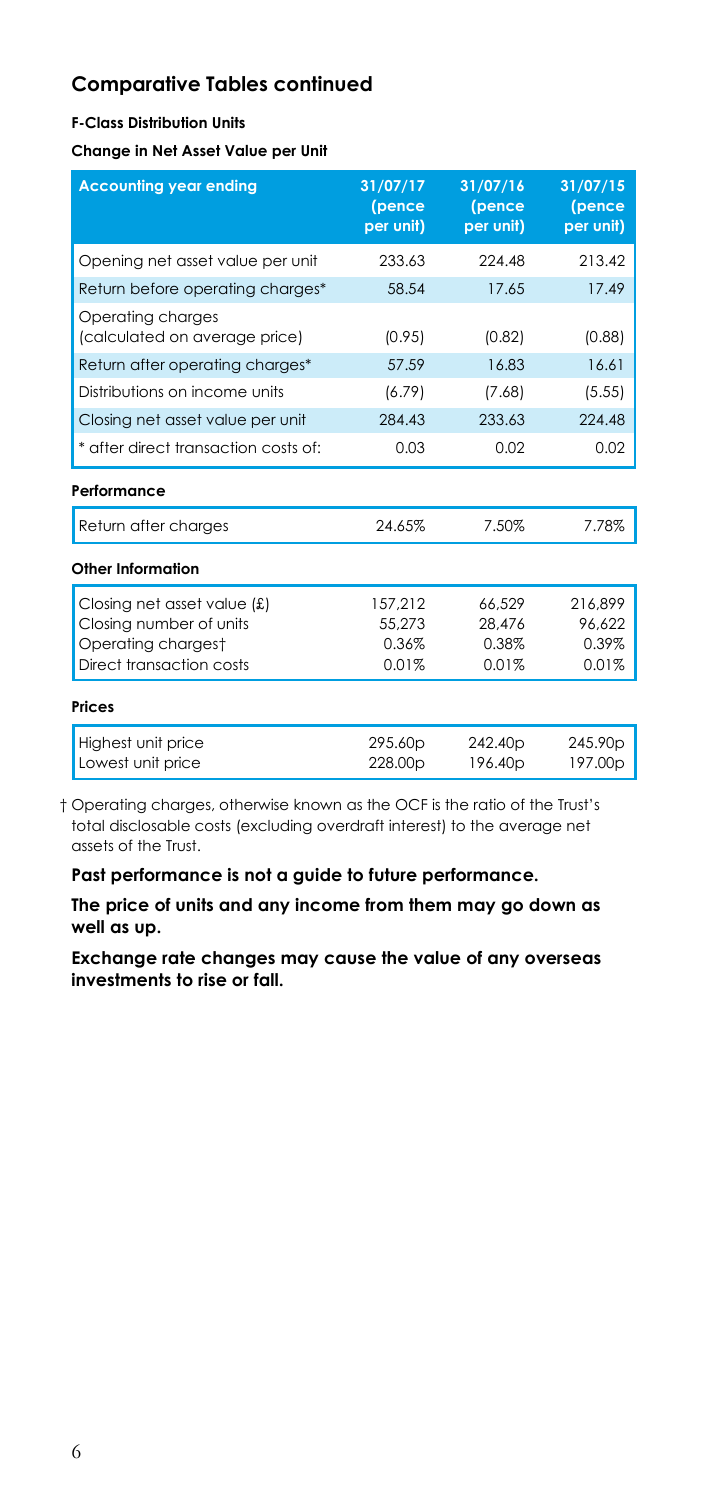#### **F-Class Accumulation Units**

**Change in Net Asset Value per Unit**

| <b>Accounting year ending</b>                                                                            | 31/07/17<br>(pence<br>per unit)      | 31/07/16<br>(pence<br>per unit)      | 31/07/15<br>(pence<br>per unit)      |
|----------------------------------------------------------------------------------------------------------|--------------------------------------|--------------------------------------|--------------------------------------|
| Opening net asset value per unit                                                                         | 323.65                               | 301.01                               | 279.34                               |
| Return before operating charges*                                                                         | 81.04                                | 23.75                                | 22.82                                |
| Operating charges<br>(calculated on average price)                                                       | (1.30)                               | (1.11)                               | (1.15)                               |
| Return after operating charges*                                                                          | 79.74                                | 22.64                                | 21.67                                |
| Distributions                                                                                            | (9.41)                               | (10.30)                              | (7.26)                               |
| Retained distributions on<br>accumulation units                                                          | 9.41                                 | 10.30                                | 7.26                                 |
| Closing net asset value per unit                                                                         | 403.39                               | 323.65                               | 301.01                               |
| * after direct transaction costs of:                                                                     | 0.04                                 | 0.03                                 | 0.03                                 |
| Performance                                                                                              |                                      |                                      |                                      |
| Return after charges                                                                                     | 24.64%                               | 7.52%                                | 7.76%                                |
| Other Information                                                                                        |                                      |                                      |                                      |
| Closing net asset value (£)<br>Closing number of units<br>Operating chargest<br>Direct transaction costs | 563.681<br>139.735<br>0.36%<br>0.01% | 493.578<br>152,504<br>0.38%<br>0.01% | 433,550<br>144.034<br>0.39%<br>0.01% |
| Prices                                                                                                   |                                      |                                      |                                      |
| Highest unit price<br>Lowest unit price                                                                  | 409.40p<br>315.90p                   | 324.60p<br>263.40 <sub>p</sub>       | 321.80p<br>257.90p                   |

† Operating charges, otherwise known as the OCF is the ratio of the Trust's total disclosable costs (excluding overdraft interest) to the average net assets of the Trust.

**Past performance is not a guide to future performance.**

**The price of units and any income from them may go down as well as up.**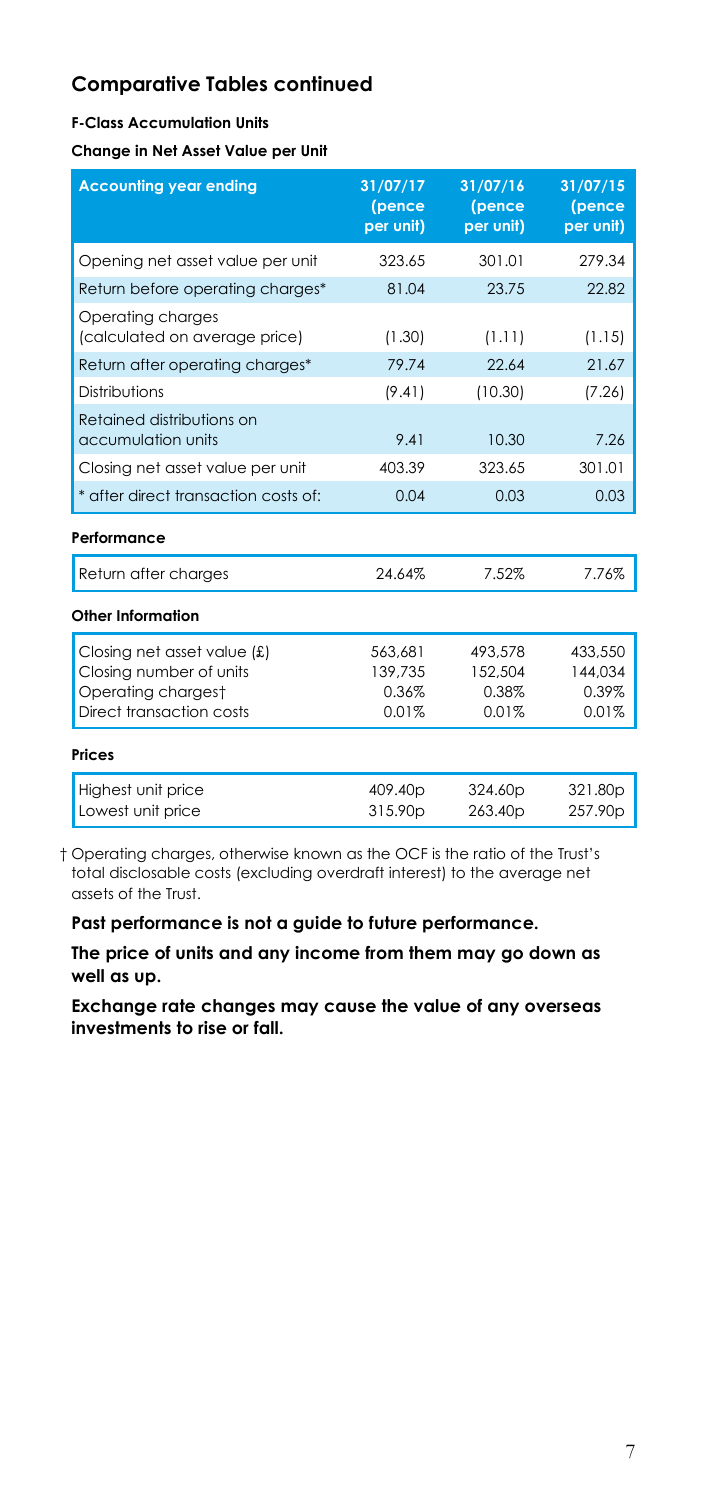#### **I-Class Distribution Units**

**Change in Net Asset Value per Unit**

| <b>Accounting year ending</b>                                                                            | 31/07/17<br>(pence<br>per unit)              | 31/07/16<br>(pence<br>per unit)              | 31/07/15<br>(pence<br>per unit)              |
|----------------------------------------------------------------------------------------------------------|----------------------------------------------|----------------------------------------------|----------------------------------------------|
| Opening net asset value per unit                                                                         | 233.38                                       | 224 25                                       | 213.21                                       |
| Return before operating charges*                                                                         | 58.55                                        | 17.68                                        | 17.47                                        |
| Operating charges<br>(calculated on average price)                                                       | (0.32)                                       | (0.26)                                       | (0.31)                                       |
| Return after operating charges*                                                                          | 58.23                                        | 17.42                                        | 17.16                                        |
| Distributions on income units                                                                            | (7.50)                                       | (8.29)                                       | (6.12)                                       |
| Closing net asset value per unit                                                                         | 284.11                                       | 233.38                                       | 224.25                                       |
| * after direct transaction costs of:                                                                     | 0.03                                         | 0.02                                         | 0.02                                         |
| Performance                                                                                              |                                              |                                              |                                              |
| Return after charges                                                                                     | 24.95%                                       | 7.77%                                        | 8.05%                                        |
| Other Information                                                                                        |                                              |                                              |                                              |
| Closing net asset value (£)<br>Closing number of units<br>Operating chargest<br>Direct transaction costs | 439.820.201<br>154.807.010<br>0.12%<br>0.01% | 285.014.292<br>122,122,682<br>0.12%<br>0.01% | 230.356.985<br>102,724,518<br>0.14%<br>0.01% |
| Prices                                                                                                   |                                              |                                              |                                              |
| Highest unit price<br>Lowest unit price                                                                  | 295.40p<br>227.80 <sub>p</sub>               | 242.40p<br>196.50 <sub>p</sub>               | 246.10p<br>196.70 <sub>p</sub>               |

† Operating charges, otherwise known as the OCF is the ratio of the Trust's total disclosable costs (excluding overdraft interest) to the average net assets of the Trust.

**Past performance is not a guide to future performance.**

**The price of units and any income from them may go down as well as up.**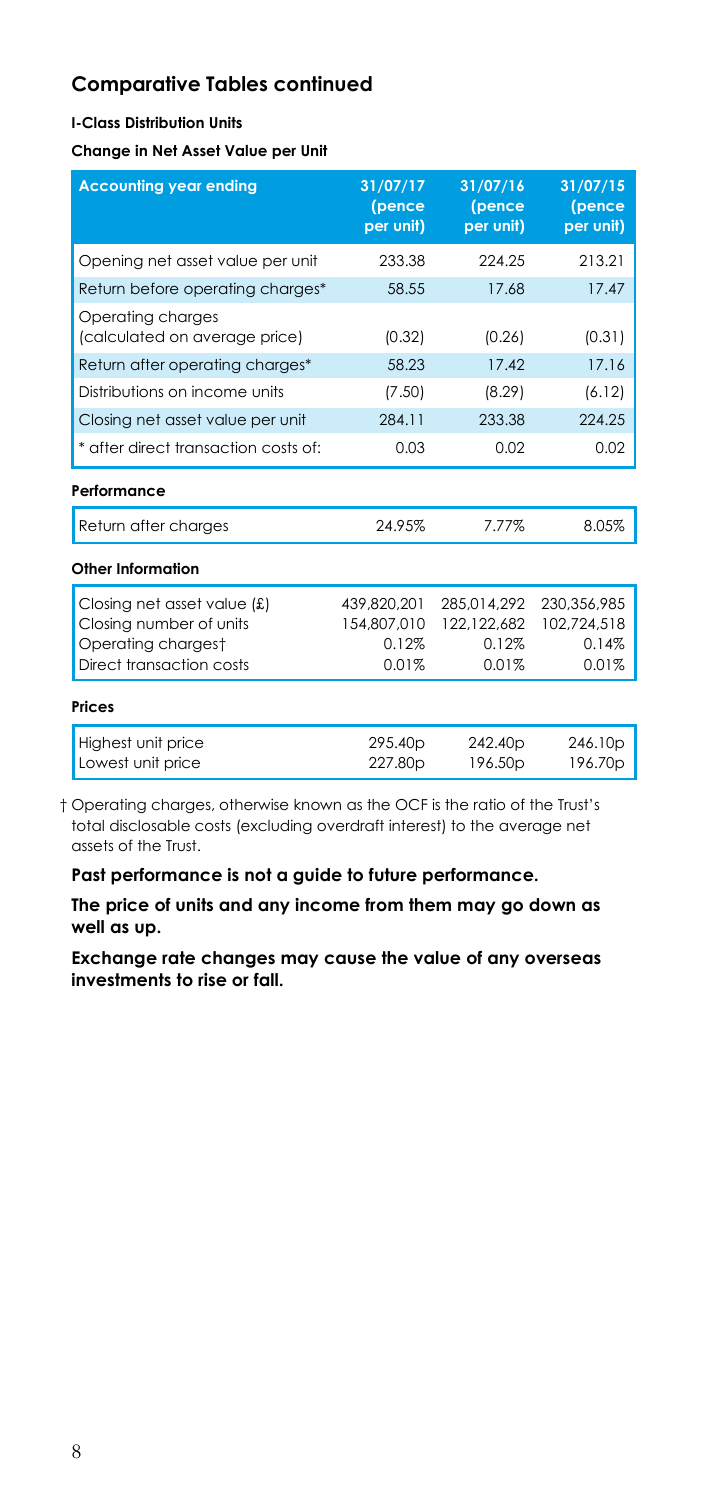#### **I-Class Accumulation Units**

**Change in Net Asset Value per Unit**

| <b>Accounting year ending</b>                                                                            | 31/07/17<br>(pence<br>per unit)              | 31/07/16<br>(pence<br>per unit)              | 31/07/15<br>(pence<br>per unit)              |
|----------------------------------------------------------------------------------------------------------|----------------------------------------------|----------------------------------------------|----------------------------------------------|
| Opening net asset value per unit                                                                         | 335.21                                       | 310.97                                       | 287.88                                       |
| Return before operating charges*                                                                         | 84.04                                        | 24.60                                        | 23.51                                        |
| Operating charges<br>(calculated on average price)                                                       | (0.45)                                       | (0.36)                                       | (0.42)                                       |
| Return after operating charges*                                                                          | 83.59                                        | 24.24                                        | 23.09                                        |
| Distributions                                                                                            | (10.77)                                      | (11.49)                                      | (8.26)                                       |
| Retained distributions on<br>accumulation units                                                          | 10.77                                        | 11.49                                        | 8.26                                         |
| Closing net asset value per unit                                                                         | 418.80                                       | 335.21                                       | 310.97                                       |
| * after direct transaction costs of:                                                                     | 0.05                                         | 0.03                                         | 0.03                                         |
| Performance                                                                                              |                                              |                                              |                                              |
| Return after charges                                                                                     | 24.94%                                       | 7.79%                                        | 8.02%                                        |
| Other Information                                                                                        |                                              |                                              |                                              |
| Closing net asset value (£)<br>Closing number of units<br>Operating chargest<br>Direct transaction costs | 668,249,929<br>159.561.595<br>0.12%<br>0.01% | 632,027,384<br>188.549.367<br>0.12%<br>0.01% | 562,628,972<br>180.927.393<br>0.14%<br>0.01% |
| Prices                                                                                                   |                                              |                                              |                                              |
| Highest unit price<br>Lowest unit price                                                                  | 424.30p<br>327.10p                           | 336.20p<br>272.60p                           | 332.20p<br>265.50p                           |

† Operating charges, otherwise known as the OCF is the ratio of the Trust's total disclosable costs (excluding overdraft interest) to the average net assets of the Trust.

**Past performance is not a guide to future performance.**

**The price of units and any income from them may go down as well as up.**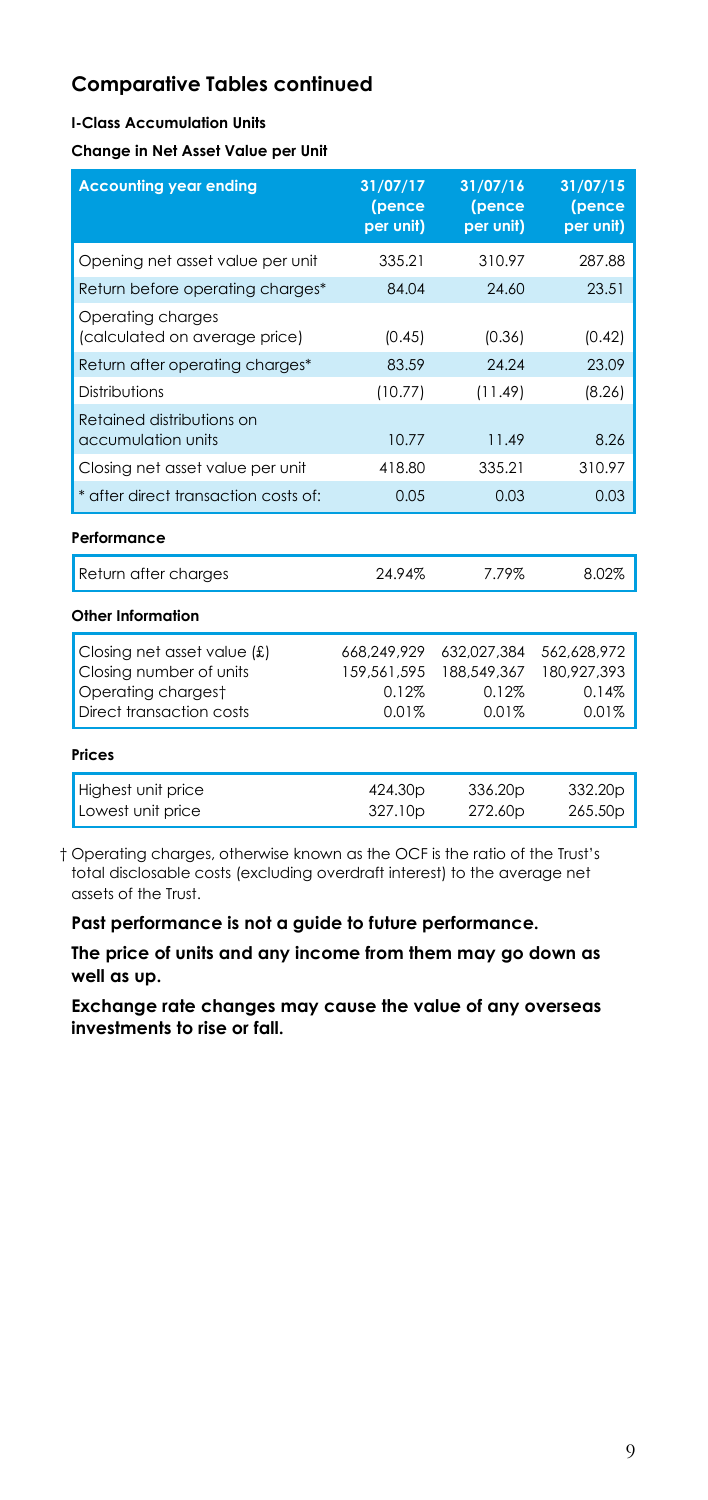#### **C-Class Distribution Units**

**Change in Net Asset Value per Unit**

| <b>Accounting year ending</b>                                                                            | 31/07/17<br>(pence<br>per unit)             | 31/07/16<br>(pence<br>per unit)             | 31/07/15<br>(pence<br>per unit)            |
|----------------------------------------------------------------------------------------------------------|---------------------------------------------|---------------------------------------------|--------------------------------------------|
| Opening net asset value per unit                                                                         | 233.34                                      | 224.21                                      | 213.26                                     |
| Return before operating charges*                                                                         | 58.54                                       | 17.69                                       | 17.39                                      |
| Operating charges<br>(calculated on average price)                                                       | (0.24)                                      | (0.20)                                      | (0.25)                                     |
| Return after operating charges*                                                                          | 58.30                                       | 17.49                                       | 17.14                                      |
| Distributions on income units                                                                            | (7.59)                                      | (8.36)                                      | (6.19)                                     |
| Closing net asset value per unit                                                                         | 284.05                                      | 233.34                                      | 224.21                                     |
| * after direct transaction costs of:                                                                     | 0.03                                        | 0.02                                        | 0.02                                       |
| Performance                                                                                              |                                             |                                             |                                            |
| Return after charges                                                                                     | 24.99%                                      | 7.80%                                       | 8.04%                                      |
| Other Information                                                                                        |                                             |                                             |                                            |
| Closing net asset value (£)<br>Closing number of units<br>Operating chargest<br>Direct transaction costs | 179.290.489<br>63,118,702<br>0.09%<br>0.01% | 121,429,453<br>52.039.939<br>0.09%<br>0.01% | 75.687.363<br>33,758,050<br>0.11%<br>0.01% |
| Prices                                                                                                   |                                             |                                             |                                            |
| Highest unit price<br>Lowest unit price                                                                  | 295.90p<br>227.40 <sub>p</sub>              | 242.40p<br>196.10p                          | 246.10p<br>196.90 <sub>p</sub>             |

† Operating charges, otherwise known as the OCF is the ratio of the Trust's total disclosable costs (excluding overdraft interest) to the average net assets of the Trust.

**Past performance is not a guide to future performance.**

**The price of units and any income from them may go down as well as up.**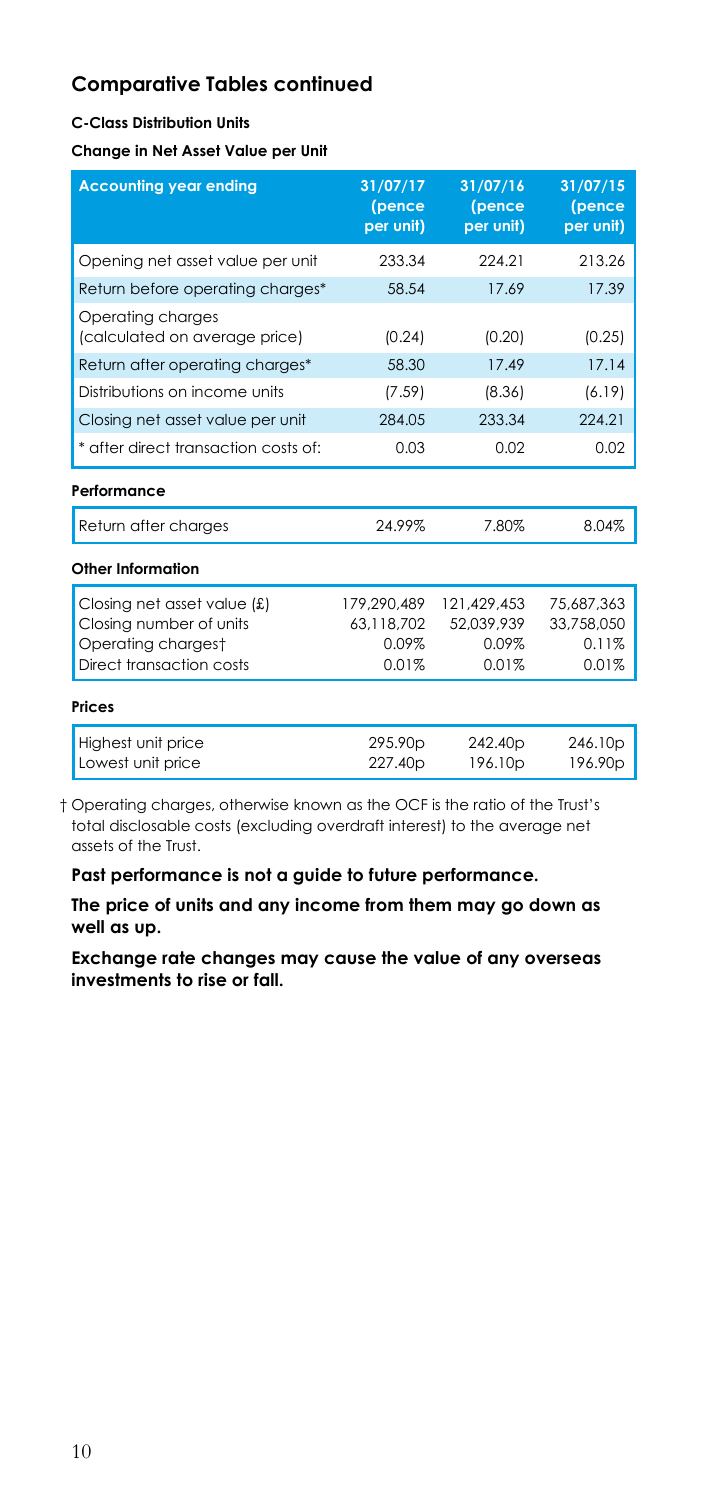#### **C-Class Accumulation Units**

**Change in Net Asset Value per Unit**

| <b>Accounting year ending</b>                                                                            | 31/07/17<br>(pence<br>per unit)             | 31/07/16<br>(pence<br>per unit)            | 31/07/15<br>(pence<br>per unit)            |
|----------------------------------------------------------------------------------------------------------|---------------------------------------------|--------------------------------------------|--------------------------------------------|
| Opening net asset value per unit                                                                         | 335.62                                      | 311.26                                     | 287.94                                     |
| Return before operating charges*                                                                         | 84.17                                       | 24.63                                      | 23.66                                      |
| Operating charges<br>(calculated on average price)                                                       | (0.34)                                      | (0.27)                                     | (0.34)                                     |
| Return after operating charges*                                                                          | 83.83                                       | 24.36                                      | 23.32                                      |
| Distributions                                                                                            | (10.91)                                     | (11.61)                                    | (8.36)                                     |
| Retained distributions on<br>accumulation units                                                          | 10.91                                       | 11.61                                      | 8.36                                       |
| Closing net asset value per unit                                                                         | 419.45                                      | 335.62                                     | 311.26                                     |
| * after direct transaction costs of:                                                                     | 0.05                                        | 0.03                                       | 0.03                                       |
| Performance                                                                                              |                                             |                                            |                                            |
| Return after charges                                                                                     | 24.98%                                      | 7.83%                                      | 8.10%                                      |
| Other Information                                                                                        |                                             |                                            |                                            |
| Closing net asset value (£)<br>Closing number of units<br>Operating chargest<br>Direct transaction costs | 137,375,656<br>32.751.380<br>0.09%<br>0.01% | 61,995,980<br>18,472,049<br>0.09%<br>0.01% | 37,478,147<br>12.040.764<br>0.11%<br>0.01% |
| Prices                                                                                                   |                                             |                                            |                                            |
| Highest unit price<br>Lowest unit price                                                                  | 425.60p<br>327.10p                          | 336.60p<br>272.30p                         | 332.40 <sub>p</sub><br>266.00p             |

† Operating charges, otherwise known as the OCF is the ratio of the Trust's total disclosable costs (excluding overdraft interest) to the average net assets of the Trust.

**Past performance is not a guide to future performance.**

**The price of units and any income from them may go down as well as up.**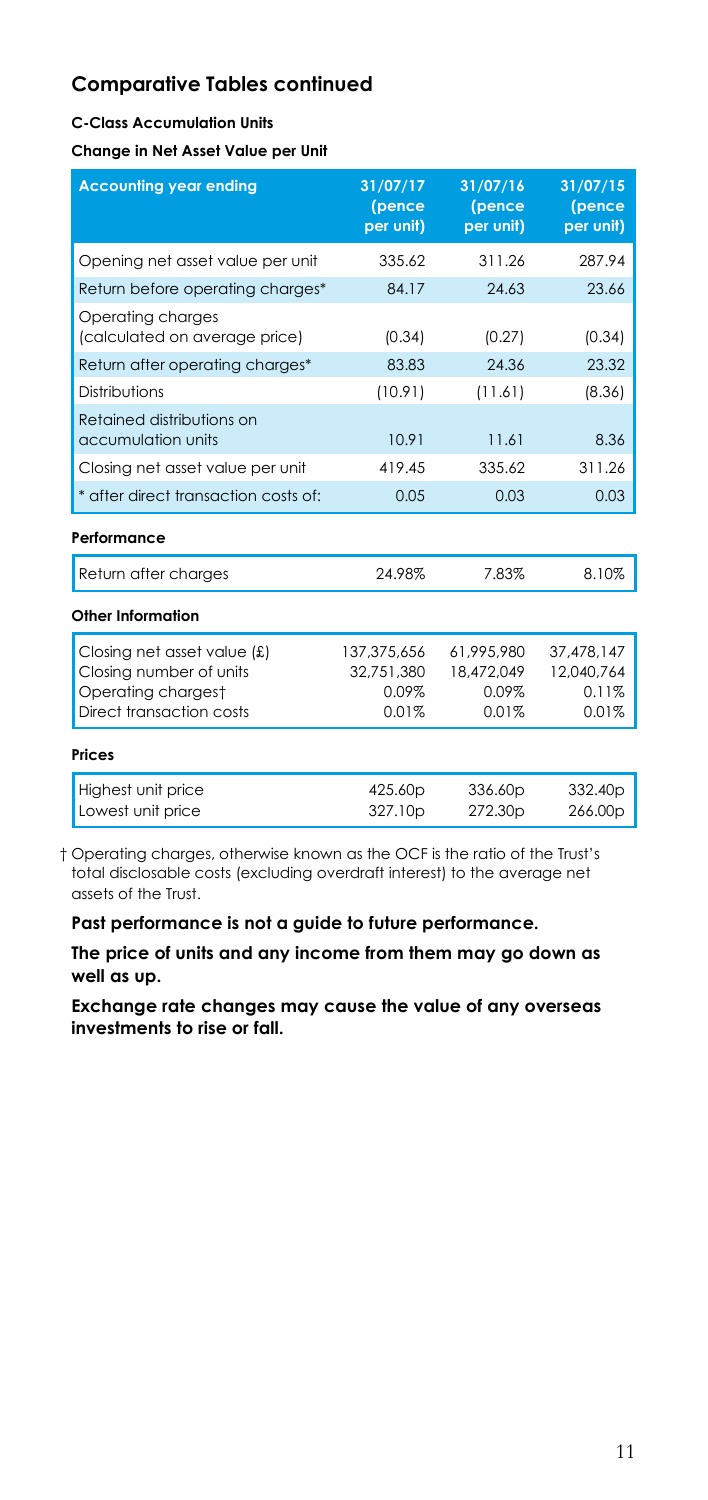## **Manager's Investment Report**

During the year under review, the bid price of the Trust's R-Class distribution units rose by 20.69%. FTSE, the Index compiler, calculates the benchmark Index at the end of the business day using closing prices, whereas the Trust is valued using prevailing prices at 12 noon. Therefore, for tracking purposes, the Trust has been revalued using closing prices and foreign exchange rates. On this basis, over the review year, the Trust rose by 21.14% on a capital only basis compared with the FTSE World Europe (excluding UK) Index rise of 21.02% (Source: Bloomberg), producing a tracking difference of +0.12%.

#### **Past performance is not a guide to future performance.**

**The value of investments and any income from them may go down as well as up.**

#### **Exchange rate changes may cause the value of any overseas investments to rise or fall.**

The FTSE World Europe (excluding UK) Index is calculated by FTSE International Limited ("FTSE"). FTSE does not sponsor, endorse or promote this product.

All copyright in the Index values and constituent list belongs to FTSE. Legal & General has obtained full licence from FTSE to use such copyright in the creation of this product.

"FTSETM", "FT-SE®" and "Footsie®" are trademarks of the London Stock Exchange Plc and The Financial Times Limited and are used by FTSE International Limited ("FTSE") under license.

#### **Market/Economic Review**

Equity markets made significant gains over the review year, reflecting a steady improvement in global economic indicators and growing optimism amongst investors. Donald Trump's unexpected victory in the US presidential election led investors to discount the prospect of fiscal stimulus in the form of increased infrastructure spending and tax cuts. The latest quarterly earnings season in the US has been broadly encouraging with results from leading technology stocks exceeding forecasts. In the UK, smaller companies and mid-cap stocks outperformed more globally focused large caps as indicators suggested the domestic economy has weathered the post-referendum volatility well. Following the US election, the Dollar rebounded sharply against the Yen, providing a significant boost for Japan's major exporting companies. Financials rallied as concerns over the impact of the Bank of Japan's negative interest rate policy eased. In contrast, European markets outperformed other regions. Corporate results in Europe have highlighted improving earnings momentum with expectations for 2017 being revised higher, while indicators suggest regional economic activity is regaining momentum. In the French presidential election, centrist candidate Emmanuel Macron won the second round by a convincing majority, underpinning the prevailing mood of optimism amongst investors.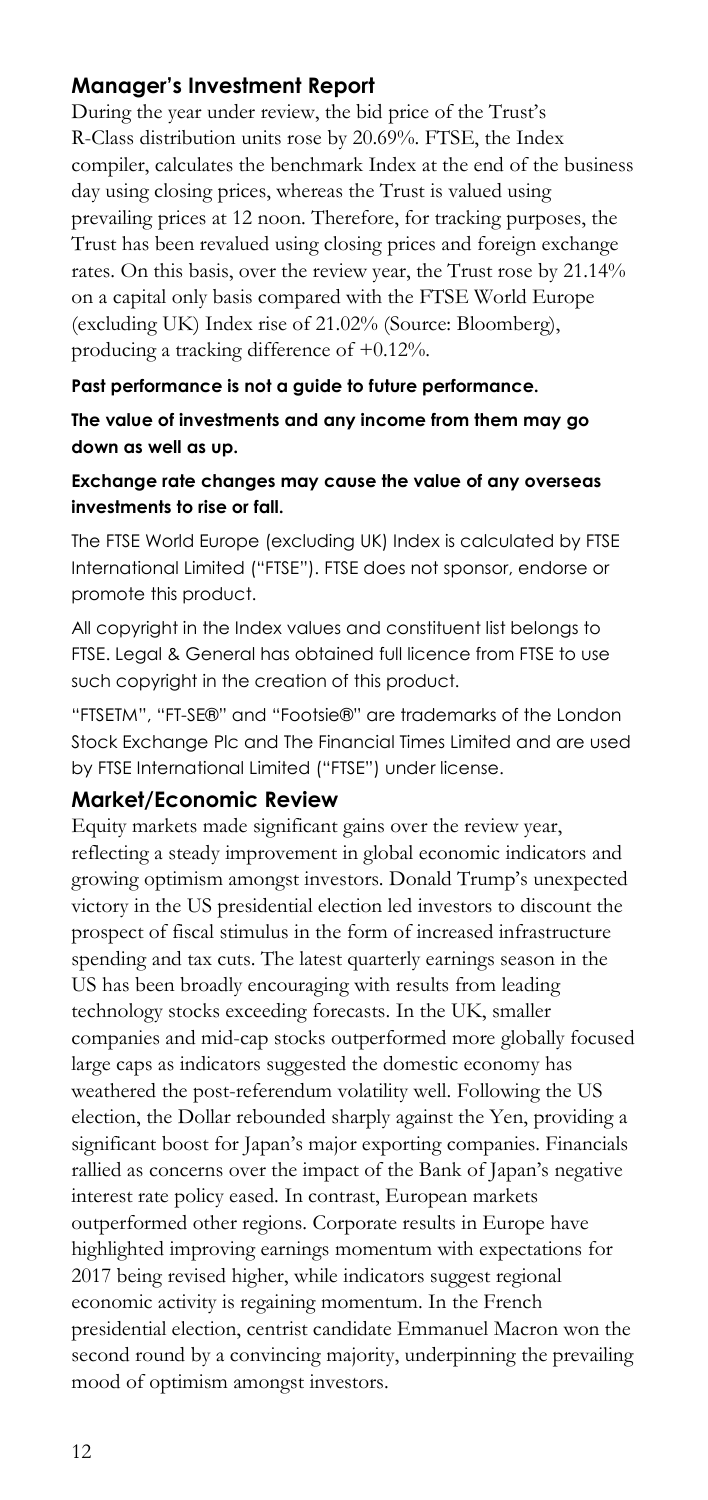## **Manager's Investment Report continued**

A steadily improving economic outlook underpinned European markets although after a very strong first quarter earnings season, the second quarter has been more mixed despite companies generally meeting or beating analyst expectations.

Telecommunications results suggest the sector has started to turn the corner with second quarter earnings from Orange and Telefonica exceeding expectations. French group Orange returned to growth in its domestic market for the first time since 2009 during the first half of 2017, while Spanish operator Telefonica is under new management and upgraded its full-year earnings guidance. Amongst financials, Norwegian banking group DNB reported encouraging second quarter results, due to a combination of higher income and lower impairment losses on loans. In the healthcare sector, although Swiss pharmaceutical group Roche raised its fullyear earning guidance, disappointing trial results have raised doubts over whether the company's new breast cancer drug Perjeta will help shield the company's established Herceptin franchise from biosimilar competition.

#### **Trust Review**

Companies held within the Trust are held with weightings generally proportionate to those of the Benchmark Index. Therefore, investment activity, other than to raise or invest cash, is only necessary when there are changes to the benchmark Index, or as a result of a corporate action.

At the quarterly Index review in September 2016, there were nine additions, the largest of which were Huhtamaki (Finland), ICA Gruppen (Sweden) and Flughafen Zuerich (Switzerland). There were also five deletions from the Index, the largest of which were Banco Popolare (Italy), GAM (Switzerland) and Banco Comercial Portugues (Portugal). There were 65 changes to the free share capital of constituents with the largest increases being Credit Suisse Group (Switzerland) and Iberdrola (Spain), and the largest decreases being UBS Group (Switzerland) and Fresenius (Germany), resulting in total two-way Index turnover of 1.17%.

The December 2016 quarterly Index review resulted in no additions and no deletions. There were 57 changes to the free share capital of constituents with the largest increases being Daimler (Germany) and CaixaBank (Spain), and the largest decreases being Telefonica (Spain) and Luxottica (Italy), resulting in total two-way Index turnover of 0.83%.

The March 2017 annual Index review resulted in 10 additions, the largest of which were Kingspan Group (Ireland), Temenos Group (Switzerland) and Merlin Properties Socimi (Spain). There were three deletions which were Energa SA (Poland), SKF A (Sweden) and Yazicilar (Turkey). There were 36 changes to the free share capital of constituents with the largest increases being Covestro (Germany) and Total (France), and the largest decreases being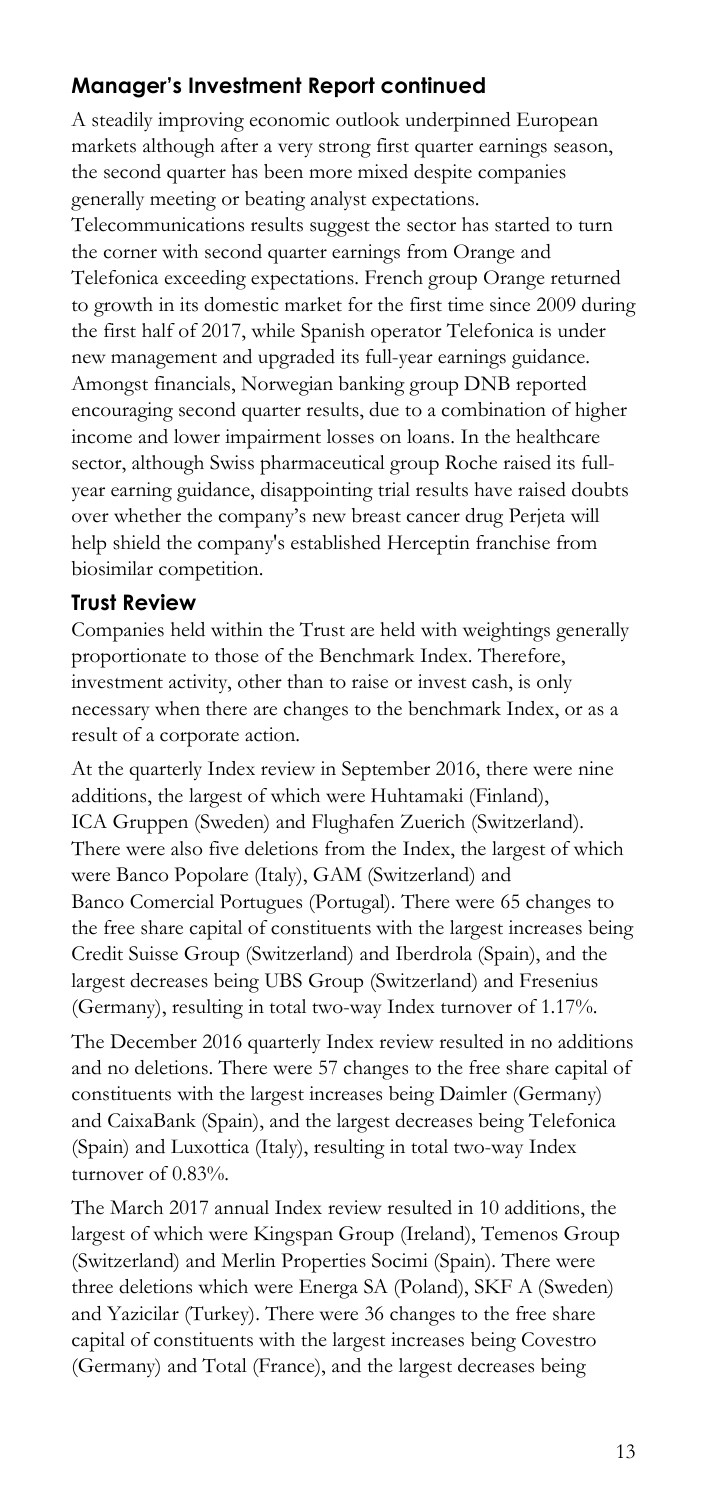## **Manager's Investment Report continued**

Mediaset (Italy) and Iberdrola (Spain), resulting in total two-way Index turnover of 1.03%.

The final quarterly Index review in June 2017 resulted in no additions and one deletion, which was Actelion (Switzerland). There were 408 changes to the free share capital of constituents following a tightening of FTSE's free float measurement criteria, with the largest increases being BNP Paribas (France) and Altice 'A' (Netherlands), and the largest decreases being Daimler (Germany) and Anheuser-Busch InBev (Belgium). Total two-way Index turnover was 2.28%.

Deletions occurring outside the quarterly Index reviews included TVN (Poland), a cable & satellite television provider, which was deleted in September 2016, following its acquisition by Scripps Networks Interactive (USA, non-constituent) for PLN 3.3 billion Zlotys; Celesio (Germany), a wholesale and retail pharmaceuticals firm, which was deleted in October 2016, following the transfer of its listing from the Regulated Market to the over-the-counter trading market; and Pirelli & C (Italy), a consumer and industrial tyres manufacturer, which was deleted in November 2016, following a tender offer by ChemChina (non-Index constituent) for €6.5 billion. During the first half of 2017, Syngenta (Switzerland) was deleted following its acquisition by ChemChina in a deal worth \$46.3 billion followed by another significant Swiss company, Actelion, which was deleted following its acquisition by Johnson & Johnson for \$29.7 billion. Christian Dior was deleted in July 2017 following its acquisition by the Arnault family for cash and shares in Hermes International in a deal worth €9.3 billion.

Innogy (Germany) was added to the Index as a fast entry in October 2016 following its successful Initial Public Offering which raised €4.64 billion. Technip's (France) Index weight was doubled following its merger with FMC Technologies (US) in January 2017 as FTSE maintained the new company, TechnipFMC, in the Index under its French listing.

Elsewhere, there were weight increases for several companies following share offerings including Abertis Infraestructuras (Spain), ABN Amro (Netherlands) and Energias de Portugal (Portugal) and for several Spanish companies including: Repsol, Banco Santander and Telefonica after distributions of Bonus shares. Total (France) and Électricité de France (France) both offered a Scrip option dividend with 10% dividend reinvestment plan discount.

The largest countries in the Trust at the end of the review year were France (20.1%), Germany (19.6%) and Switzerland (17.7%). The largest stocks were Nestlé (3.8%), Novartis (2.9%) and Roche  $(2.7\%)$ .

## **Outlook**

Although Macron's election win in France seems to have calmed nerves of a populist rising in Europe, the structural growth and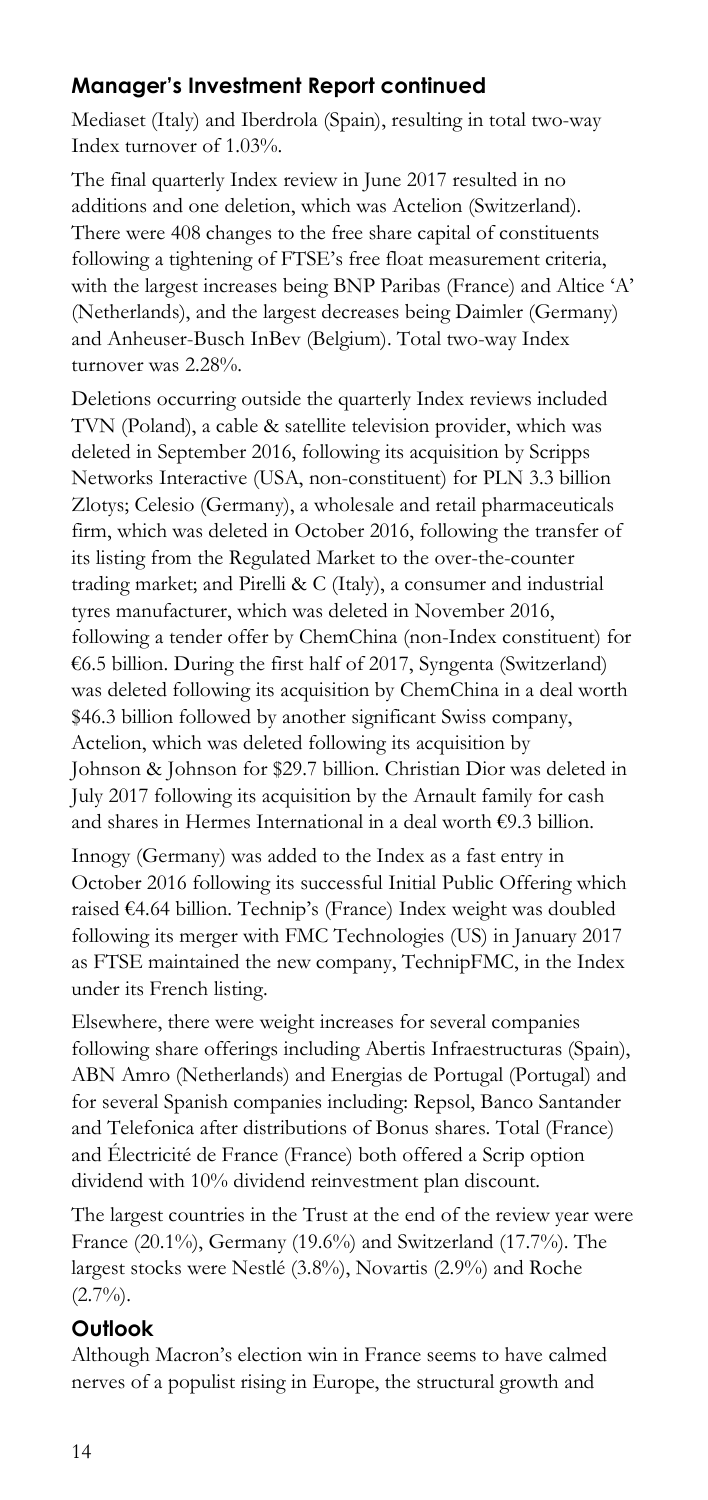# **Manager's Investment Report continued**

inflation headwinds in Europe are not dead. In Asia, we are still worried about Chinese debt levels and likely slowing economic growth, even if carefully managed by the government. However, the global economic cycle remains supportive of risk assets and we do not see any immediate risk of a recession.

Legal & General Investment Management Limited (Investment Adviser) 17 August 2017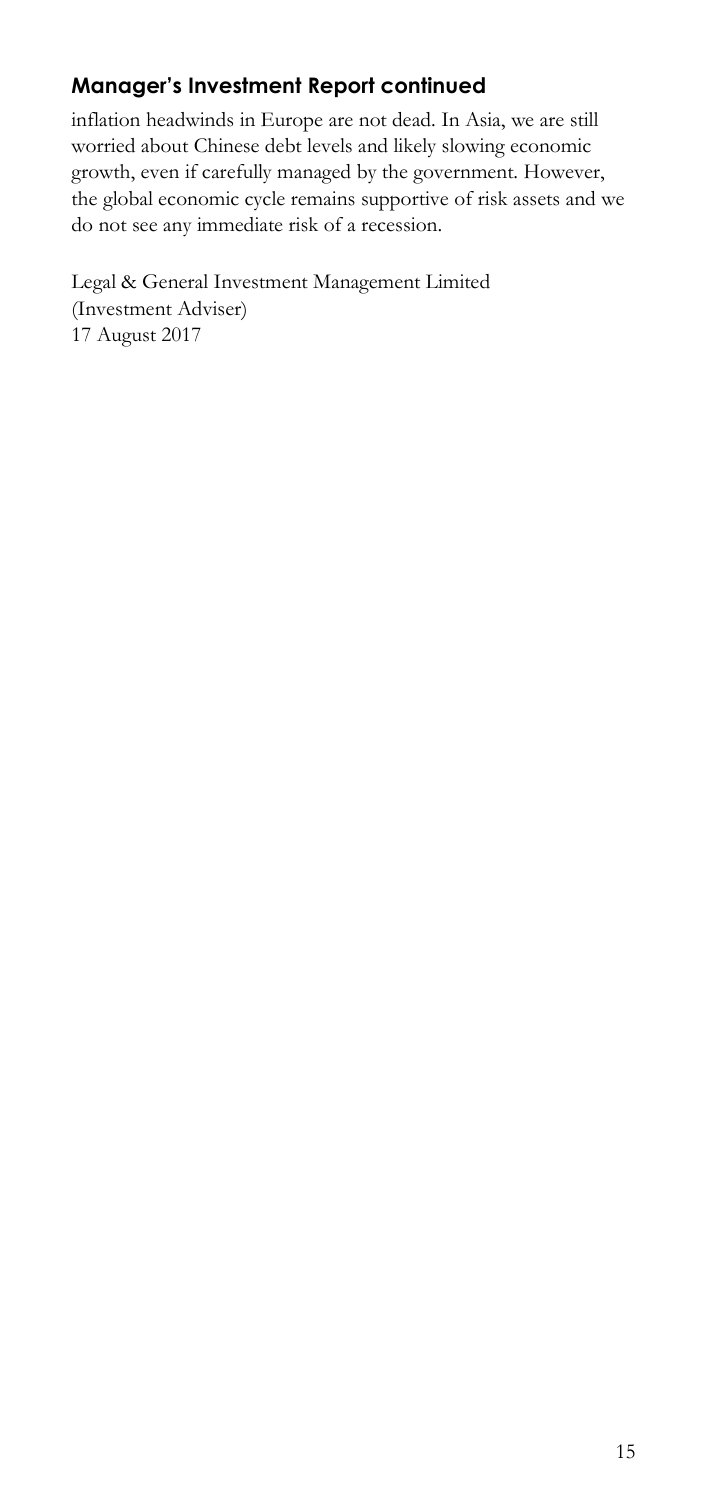## **Manager's Report and Accounts**

Copies of the most recent Interim and Annual Long Form Manager's Reports are available free of charge by telephoning 0370 050 0955, by writing to the Manager or are available on the internet at www.legalandgeneral.com/investments/fundinformation/managers-reports.

Call charges will vary. We may record and monitor calls.

## **Information on Tracking Error**

The 'Tracking Error' of a Trust is the measure of the volatility of the differences between the return of the Trust and the return of the benchmark Index. It provides an indication of how closely the Trust is tracking the performance of the benchmark Index after considering things such as Trust charges and taxation.

Using monthly returns, over the review year, the annualised Tracking Error of the Trust is 0.03%, whilst over the last three years to the end of July 2017, the annualised Tracking Error of the Trust is 0.02%. These Tracking Errors are within the anticipated Tracking Error levels set out in the Trust's Prospectus of  $+/-0.50\%$  per annum.

#### **Minimum Investment Amounts**

The minimum initial lump sum investment amounts for each class are as follows:

| R-Class | 4.500        |
|---------|--------------|
| F-Class | <b>£500</b>  |
| I-Class | f1,000,0000  |
| C-Class | f100,000,000 |

In addition, monthly contributions can be made into the R-Class and F-Class with a minimum amount of  $\ddot{\tau}$  50 per month.

F-Class units are only available to:

- i) investors who have received advice from authorised intermediaries and platforms in relation to their investment in units in the Trust and
- ii) authorised intermediaries or distributers who the Manager reasonably considers will adequately bear the costs of marketing to and acquiring investors at no or limited cost to the Manager, and to whom the Manager has confirmed that such distributer or investor meets the criteria for investment in such units.

C-Class units are only available to distributors who actively market and distribute such Units (or whom the Manager believes intends to do so) and to whom the Manager has confirmed by letter that they meet the criteria for investment in such units.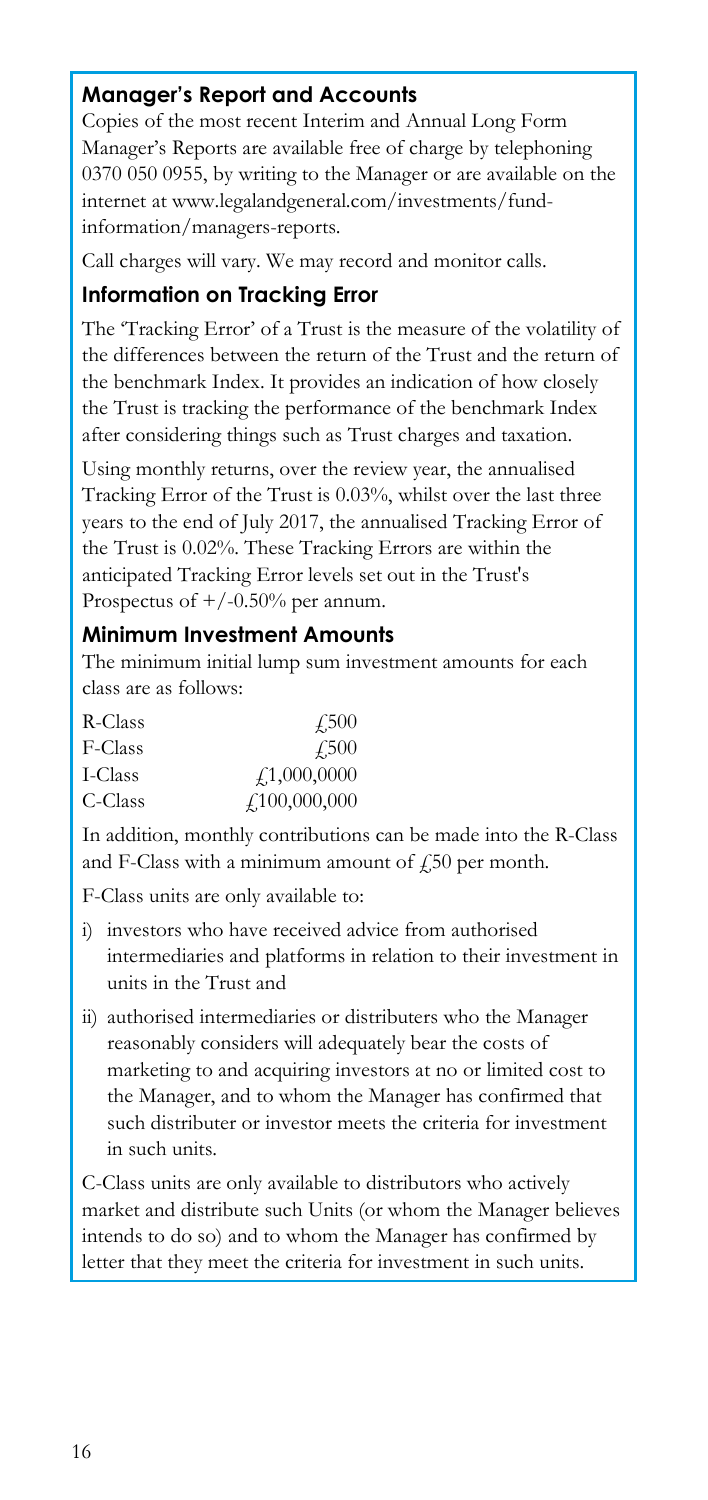## **Other Information**

The information in this report is designed to enable unitholders to understand how the Trust has performed during the year under review and how it is invested at the year end. Further information on the activities and performance of the Trust can be obtained by telephoning 0370 050 0955 or by writing to the Manager.

Call charges will vary. We may record and monitor calls.

# **Significant Changes**

## **Removal of Initial Commission**

With effect from 6 June 2017, initial commission will no longer be paid on the Trust.

The initial commission was intended to reflect the costs incurred by the product provider and the intermediary for setting up and selling the business, however, Legal & General no longer consider it appropriate to continue to pay commission on such transactions.

## **Authorised Fund Manager**

Legal & General (Unit Trust Managers) Limited Registered in England and Wales No. 01009418 Registered office: One Coleman Street, London EC2R 5AA Telephone: 0370 050 3350 Authorised and regulated by the Financial Conduct Authority

## **Trustee**

Northern Trust Global Services Limited 50 Bank Street, Canary Wharf, London E14 5NT Authorised by the Prudential Regulation Authority and regulated by the Financial Conduct Authority and the Prudential Regulation Authority

## **Independent Auditors**

PricewaterhouseCoopers LLP 7 More London Riverside London SE1 2RT